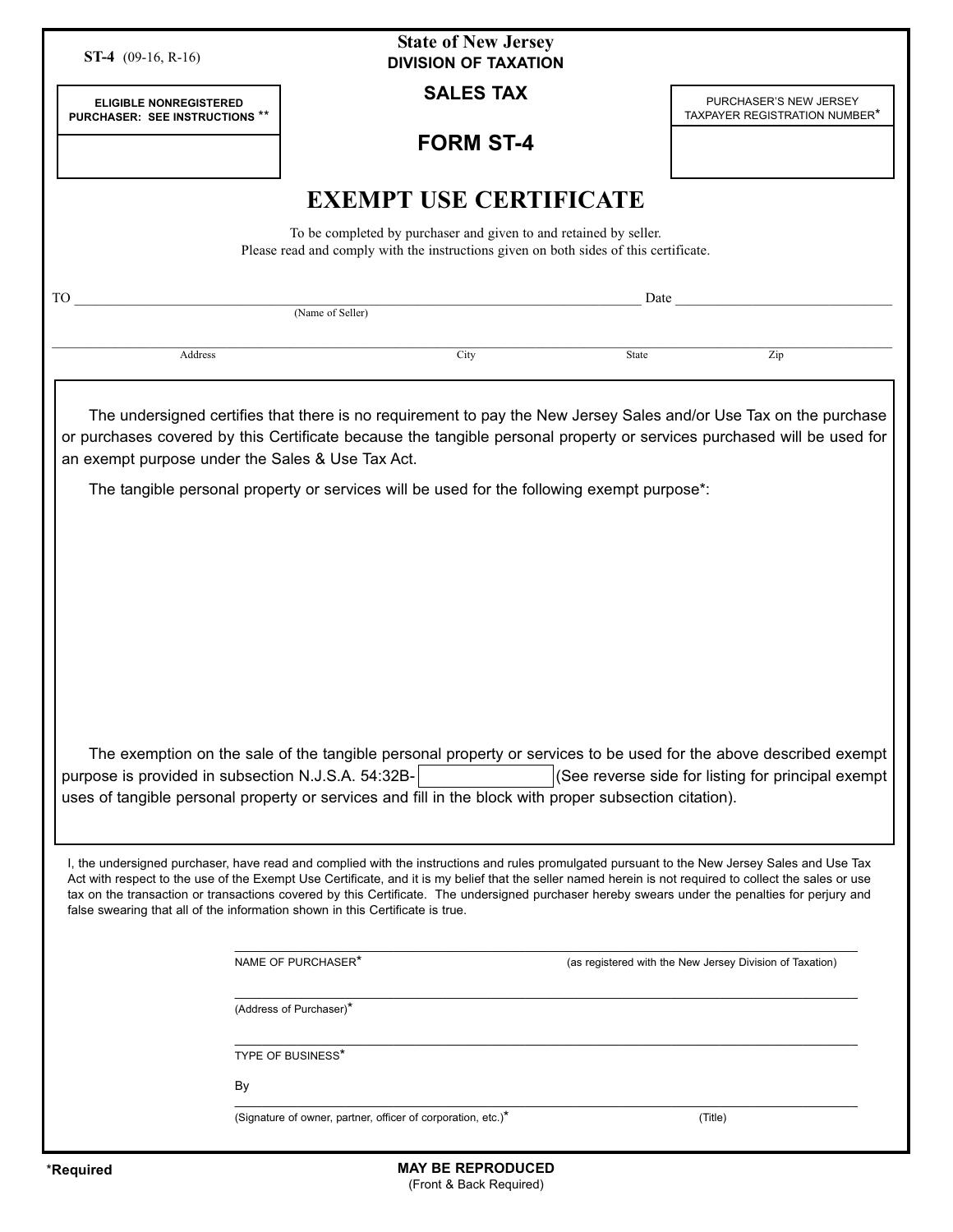## **INSTRUCTIONS FOR USE OF EXEMPT USE CERTIFICATES - ST-4 (09-16)**

- **1.** Registered sellers who accept fully completed exemption certificates within 90 days subsequent to the date of sale are relieved of liability for the collection and payment of sales tax on the transactions covered by the exemption certificate. The following information must be obtained from a purchaser in order for the exemption certificate to be fully completed:
	- Purchaser's name and address;
	- Type of business;
	- Reasons(s) for exemption;
	- Purchaser's New Jersey tax identification number or, for a purchaser that is not registered in New Jersey, the Federal employer identification number or out-of-State registration number. Individual purchasers must include their driver's license number;
	- If a paper exemption certificate is used (including fax), the signature of the purchaser.

The seller's name and address are not required and are not considered when determining if an exemption certificate is fully completed. A seller that enters data elements from paper into an electronic format is not required to retain the paper exemption certificate.

The seller may, therefore, accept this certificate as a basis for exempting sales to the signatory purchaser and is relieved of liability even if it is determined that the purchaser improperly claimed the exemption. If it is determined that the purchaser improperly claimed an exemption, the purchaser will be held liable for the nonpayment of the tax.

- **2. Retention of Certificates**  Certificates must be retained by the seller for a period of not less than four years from the date of the last sale covered by the certificate. Certificates must be in the physical possession of the seller and available for inspection.
- **3. Acceptance of an exemption certificate in an audit situation** On and after October 1, 2011, if the seller either has not obtained an exemption certificate or the seller has obtained an incomplete exemption certificate, the seller has at least 120 days after the Division's request for substantiation of the claimed exemption to either:
	- 1. Obtain a fully completed exemption certificate from the purchaser, taken in good faith, which, in an audit situation, means that the seller obtain a certificate claiming an exemption that:
		- (a) was statutorily available on the date of the transaction, and
		- (b) could be applicable to the item being purchased, and
		- (c) is reasonable for the purchaser's type of business; OR
	- 2. Obtain other information establishing that the transaction was not subject to the tax.

If the seller obtains this information, the seller is relieved of any liability for the tax on the transaction unless it is discovered through the audit process that the seller had knowledge or had reason to know at the time such information was provided that the information relating to the exemption claimed was materially false or the seller otherwise knowingly participated in activity intended to purposefully evade the tax that is properly due on the transaction. The burden is on the Division to establish that the seller had knowledge or had reason to know at the time the information was provided that the information was materially false.

- **4. Common exempt uses** of property or services for which the ST-4 is applicable follow.
	- **NOTE:** The descriptions are general and do not necessarily cover every exempt use or service or every condition for exemption. Further information is available from the Division of Taxation.
	- Sales of machinery and equipment for use directly and primarily in the production of property by manufacturing, processing, assembling or refining. N.J.S.A. 54:32B-8.13a.
	- Sales of equipment to a telecommunication service provider subject to the jurisdiction of the BPU or the FCC for use directly and primarily in providing interactive telecommunications services for sale. N.J.S.A. 54:32B-8.13c.
	- Sales of tangible personal property for use directly and exclusively in experimental research and development in the laboratory sense. N.J.S.A. 54:32B-8.14.
	- Sales of wrapping materials or non-returnable containers for use in the delivery of tangible personal property or sales of containers for use in a farming enterprise. N.J.S.A. 54:32B-8.15.
	- Sales of busses to regulated bus companies for public passenger transportation or to carriers for use in school children transportation services. N.J.S.A. 54:32B-8.28.
	- Sales of equipment for use directly and primarily in the production department of a newspaper plant or for use in the production of property for sale by a commercial printer. N.J.S.A. 54:32B-8.29.
	- Sales of advertising material to be published in a newspaper. N.J.S.A. 54:32B-8.30.
	- Sales of aircraft or repair services to an "air carrier," and repairs to certain business aircraft, including machinery or equipment installed on such. N.J.S.A. 54:32B-8.35.
	- Sales of equipment used exclusively to sort and prepare solid waste for recycling or in recycling (does not include motor vehicles). N.J.S.A. 54:32B-8.36.
	- Sales of printed advertising materials for out-of-state distribution and sales of direct-mail processing services rendered in connection with the distribution of such materials to out-of-state recipients. N.J.S.A. 54:32B-8.39.
	- Sales of commercial trucks, truck tractors and semi-trailers which are properly registered and 1) have a gross vehicle weight rating in excess of 26,000 pounds; or 2) are operated actively and exclusively for the carriage of interstate freight under a certificate or permit issued by the Interstate Commerce Commission; or 3) are registered as a farm vehicle under the Motor Vehicle Statute (N.J.S.A. 39:3-24 and 25) and have a gross vehicle weight rating in excess of 18,000 pounds. N.J.S.A. 54:32B-8.43.